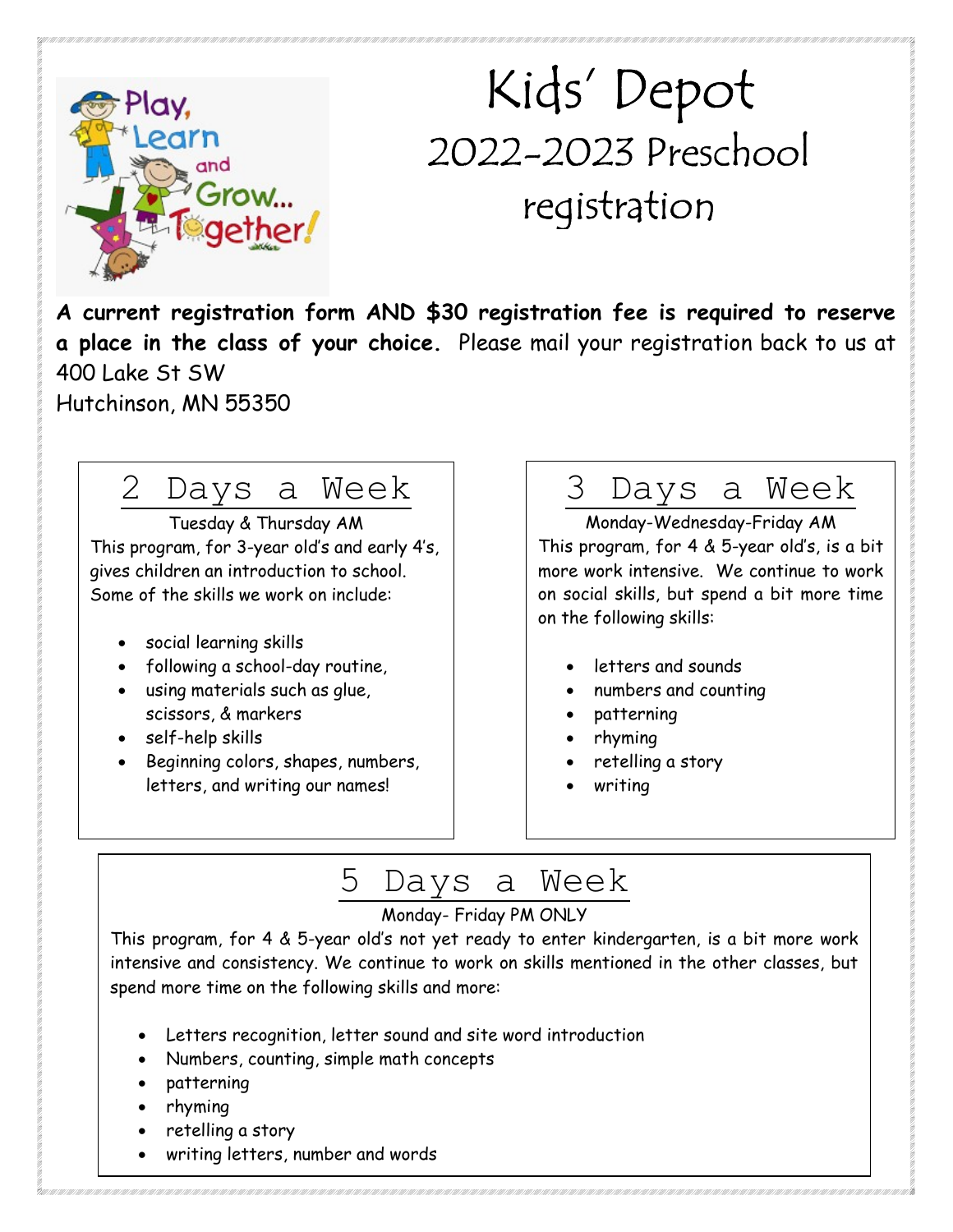Each of our programs includes valuable play time where children can explore and develop individual skills and interests with guidance from teachers. We also provide stories, songs, art projects, outside and gym time, and a loving, nurturing environment where children gain confidence in themselves and their abilities.

Questions? Contact, Michelle, Kids Depot Director at depot@stanastasia.net or call 320-587-4760 ext. 1.

Or attend:

#### Two Day (Tuesday/Thursday) A.M. ONLY

- \* Must be 3 years old by Sept. 1 of registration year
- \* Recommended for 3's and younger 4's

#### Three Day (Mon./Wed./Friday) A.M. only

- \* Must be 4 years old by Sept. 1 of registration year
- \* Recommended for 4 & 5-year old Year prior to Kindergarten

#### Five Day (Mon - Friday) P.M. only

- Must be 4 by Sept. 1 of registration year
- Recommended for 4 1/2 & 5-year old not yet enrolled in Kindergarten

#### A \$30.00 registration fee is required at the time of registration. No registrations will be accepted without the registration fee.

#### Payment Options:

Will be available thru our electronic processing.

Class Times: Morning classes are from 8:30 a.m. until 11:00 a.m. Afternoon classes are from 12:00 p.m. until 3:00 p.m.

Drop-off time starts 5 minutes before scheduled class time. Earlier drop-off and later pick-up is available through our daycare when prior arrangements are made.

Medical Information: All children in the preschool program are required to be toilet trained. Please be advised, a Health Summary Form, signed by a doctor, is required if your child is new to our program. Also, all immunizations must be current. These should be turned in at the parent meeting in the fall.

A Welcome Letter & Parent Meeting information will be sent via email in August. All required paperwork and a supply list will be included with this letter. Thank you for your application.

Please complete registration information on the attached page and return with your registration fee to Michelle Nies, Kids' Depot Director. Should you have any questions please feel free to contact Michelle Nies, at depot@stanastasia.net or 587-4760 ext. 1.